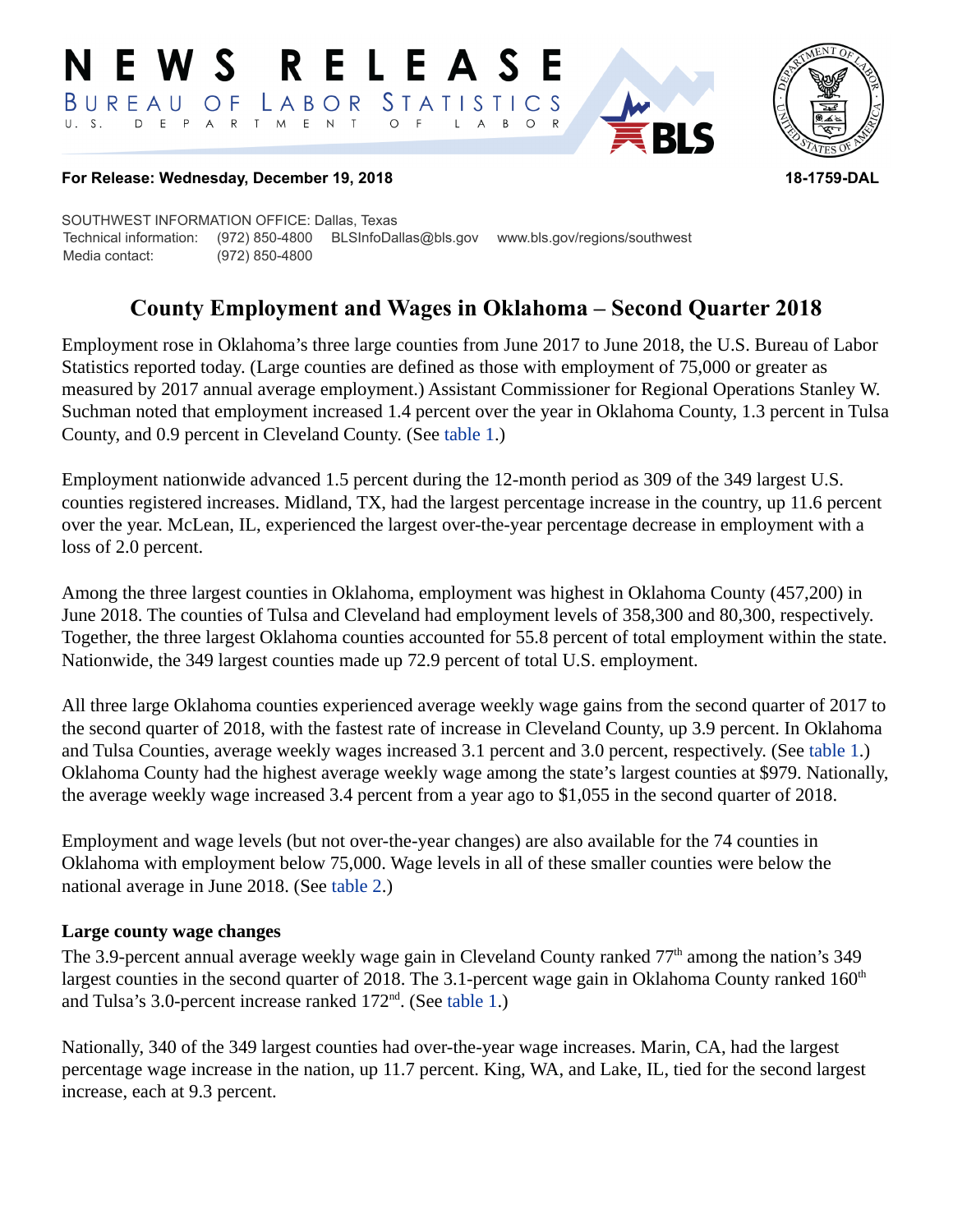Nationwide, eight large counties registered wage declines during the period. New Hanover, NC, had the largest percentage decrease in average weekly wages with a loss of 6.4 percent.

## **Large county average weekly wages**

Weekly wages in the state's three large counties were below the national average of \$1,055 in the second quarter of 2018. Average weekly wages in Oklahoma County (\$979) and Tulsa County (\$942) ranked 166<sup>th</sup> and 188<sup>th</sup>, respectively, near the middle of the national ranking. The average weekly wage in Cleveland County  $(\$777)$  ranked  $332<sup>nd</sup>$ . (See [table 1.](#page-3-0))

More than 70 percent of the largest U.S. counties (255) reported average weekly wages below the national average in the second quarter of 2018. At \$625 a week, Horry County, SC, had the lowest average weekly wage among the 349 large counties. The next three lowest-paying large counties were in Texas: Cameron (\$642), Hidalgo (\$645), and Webb (\$687).

Nationwide, average weekly wages were higher than the U.S. average in 94 of the 349 largest counties. Santa Clara, CA, held the top position with an average weekly wage of \$2,573. San Mateo, CA, was second with an average weekly wage of \$2,357, followed by San Francisco, CA (\$2,083) and New York, NY (\$2,025). Average wages in the highest-ranked county, Santa Clara, Calif., were more than four times the average wage in the lowest-ranked county, Horry, SC (\$625).

## **Average weekly wages in Oklahoma's smaller counties**

All 74 smaller counties in Oklahoma – those with employment below 75,000 – reported average weekly wages below the national average of \$1,055. Among these counties, Grant posted the highest weekly wage, \$962, followed by Woodward (\$954), Dewey (\$948), and Beckham (\$942). Sequoyah County reported the lowest average wage in the state at \$536 per week, closely followed by Johnston County at \$538 per week. (See [table](#page-4-0)  [2.](#page-4-0))

When all 77 counties in Oklahoma were considered, 27 reported average weekly wages of less than \$700, 26 registered wages from \$700 to \$799, 15 had wages from \$800 to \$899, and 9 had average weekly wages of \$900 or more. (See chart 1.) The higher-paying counties were located in and around the Oklahoma City and Tulsa metropolitan areas, as well as the smaller areas of Elk City and Woodward. The lower-paying counties, those with weekly wages under \$700, were concentrated in the eastern portion of the state.

## **Additional statistics and other information**

QCEW data for states have been included in this release in [table 3](#page-6-0). For additional information about quarterly employment and wages data, please read the [Technical Note](#page-2-0) or visit [www.bls.gov/cew](https://www.bls.gov/cew).

*Employment and Wages Annual Averages Online* features comprehensive information by detailed industry on establishments, employment, and wages for the nation and all states. The 2017 edition of this publication, which was published in September 2018, contains selected data produced by Business Employment Dynamics (BED) on job gains and losses, as well as selected data from the first quarter 2018 version of the national news release. Tables and additional content from *Employment and Wages Annual Averages Online* are now available at [www.bls.gov/cew/publications/employment-and-wages-annual-averages/2017/home.htm](https://www.bls.gov/cew/publications/employment-and-wages-annual-averages/2017/home.htm).

**The County Employment and Wages release for third quarter 2018 is scheduled to be released on Wednesday, February 20, 2019.**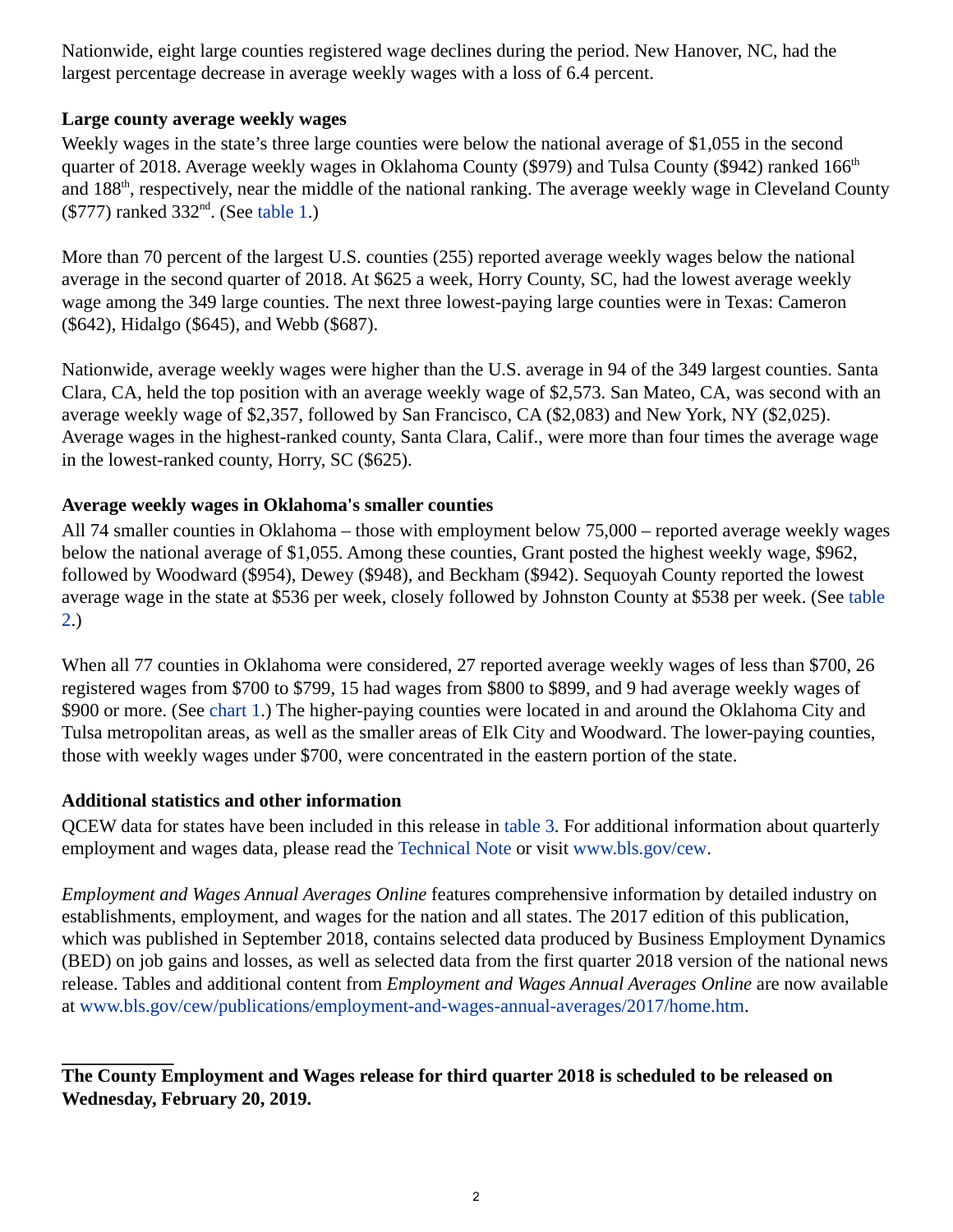## **Technical Note**

<span id="page-2-0"></span>Average weekly wage data by county are compiled under the Quarterly Census of Employment and Wages (QCEW) program, also known as the ES-202 program. The data are derived from summaries of employment and total pay of workers covered by state and federal unemployment insurance (UI) legislation and provided by State Workforce Agencies (SWAs). The average weekly wage values are calculated by dividing quarterly total wages by the average of the three monthly employment levels of those covered by UI programs. The result is then divided by 13, the number of weeks in a quarter. It is to be noted, therefore, that over-the-year wage changes for geographic areas may reflect shifts in the composition of employment by industry, occupation, and such other factors as hours of work. Thus, wages may vary among counties, metropolitan areas, or states for reasons other than changes in the average wage level. Data for all states, Metropolitan Statistical Areas (MSAs), counties, and the nation are available on the BLS Web site at [www.bls.gov/cew/](https://www.bls.gov/cew/); however, data in QCEW press releases have been revised (see Technical Note below) and may not match the data contained on the Bureau's Web site.

QCEW data are not designed as a time series. QCEW data are simply the sums of individual establishment records reflecting the number of establishments that exist in a county or industry at a point in time. Establishments can move in or out of a county or industry for a number of reasons–some reflecting economic events, others reflecting administrative changes.

The preliminary QCEW data presented in this release may differ from data released by the individual states as well as from the data presented on the BLS Web site. These potential differences result from the states' continuing receipt, review and editing of UI data over time. On the other hand, differences between data in this release and the data found on the BLS Web site are the result of adjustments made to improve over-the-year comparisons. Specifically, these adjustments account for administrative (noneconomic) changes such as a correction to a previously reported location or industry classification. Adjusting for these administrative changes allows users to more accurately assess changes of an economic nature (such as a firm moving from one county to another or changing its primary economic activity) over a 12-month period. Currently, adjusted data are available only from BLS press releases.

Information in this release will be made available to sensory impaired individuals upon request. Voice phone: (202) 691-5200; Federal Relay Service: (800) 877-8339.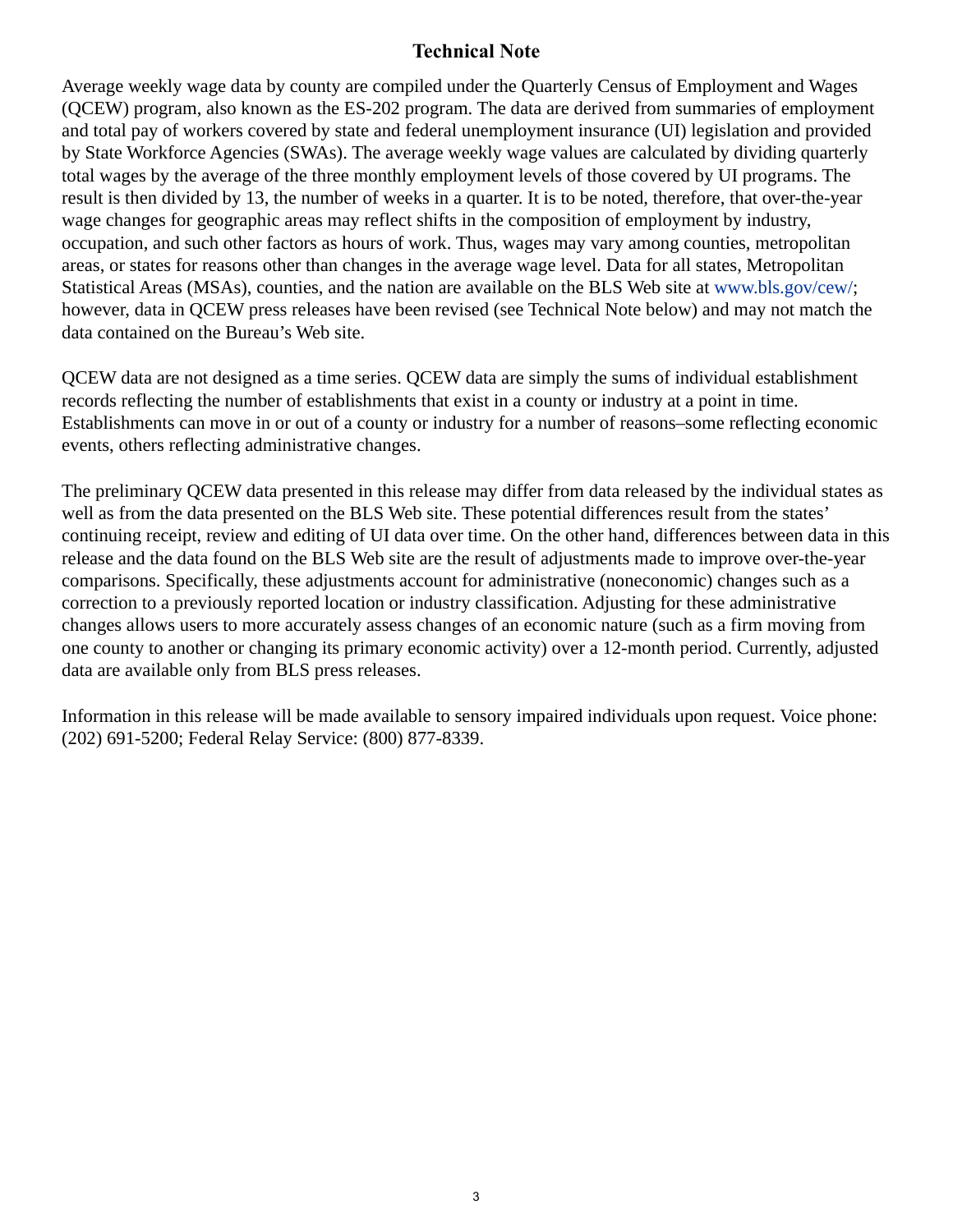#### <span id="page-3-0"></span>**Table 1. Covered employment and wages in the United States and the 3 largest counties in Oklahoma, second quarter 2018**

|      | Employment               |                                              |                                                   | Average weekly wage (1)   |                                       |                                                              |                                                   |  |
|------|--------------------------|----------------------------------------------|---------------------------------------------------|---------------------------|---------------------------------------|--------------------------------------------------------------|---------------------------------------------------|--|
| Area | June 2018<br>(thousands) | Percent<br>change,<br>June<br>$2017 - 18(2)$ | National<br>ranking<br>by percent<br>change $(3)$ | Average<br>weekly<br>wage | National<br>ranking<br>by level $(3)$ | Percent<br>change,<br>second<br>quarter<br>$2017 - 18^{(2)}$ | National<br>ranking<br>by percent<br>change $(3)$ |  |
|      | 147,431.2                | 1.5                                          | --                                                | \$1,055                   |                                       | 3.4                                                          |                                                   |  |
|      | 1.606.4                  | 1.2                                          | --                                                | 875                       | 41                                    | 3.2                                                          | 27                                                |  |
|      | 80.3                     | 0.9                                          | 206                                               | 777                       | 332                                   | 3.9                                                          | 77                                                |  |
|      | 457.2                    | 1.4                                          | 144                                               | 979                       | 166                                   | 3.1                                                          | 160                                               |  |
|      | 358.3                    | 1.3                                          | 159                                               | 942                       | 188                                   | 3.0                                                          | 172                                               |  |

<span id="page-3-1"></span>Footnotes:

(1) Average weekly wages were calculated using unrounded data.

(2) Percent changes were computed from quarterly employment and pay data adjusted for noneconomic county reclassifications.

(3) Ranking does not include data for Puerto Rico or the Virgin Islands.

(4) Totals for the United States do not include data for Puerto Rico or the Virgin Islands.

Note: Data are preliminary. Covered employment and wages includes workers covered by Unemployment Insurance (UI) and Unemployment Compensation for Federal Employees (UCFE) programs.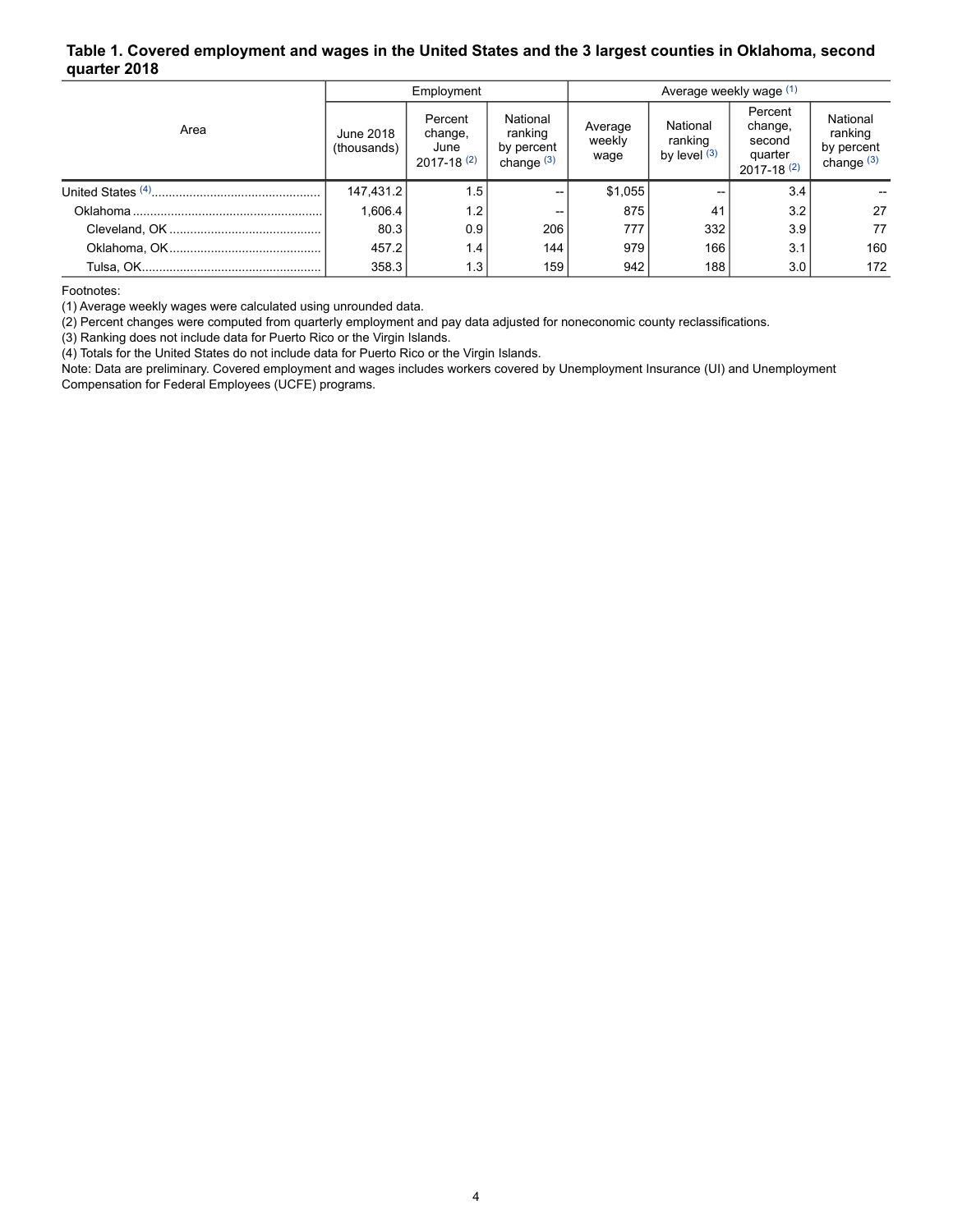<span id="page-4-0"></span>

| Table 2. Covered employment and wages in the United States and all counties in Oklahoma, 2nd quarter 2018 |
|-----------------------------------------------------------------------------------------------------------|
|-----------------------------------------------------------------------------------------------------------|

| Area                                   | Employment<br>June 2018 | Average<br>weekly wage(1) |  |
|----------------------------------------|-------------------------|---------------------------|--|
|                                        | 147,431,154             | \$1,055                   |  |
|                                        | 1,606,435               | 875                       |  |
|                                        | 4,446                   | 659                       |  |
|                                        | 1,532                   | 880                       |  |
|                                        | 3,378                   | 639                       |  |
|                                        | 1,632                   | 853                       |  |
|                                        | 10,265                  | 942                       |  |
|                                        | 3,093                   | 807                       |  |
|                                        | 18,924                  | 725                       |  |
|                                        | 7,489                   | 792                       |  |
|                                        | 37,247                  | 910                       |  |
|                                        | 23,896                  | 806                       |  |
|                                        | 15,247                  | 670                       |  |
|                                        | 4,227                   | 629                       |  |
|                                        | 740                     | 642                       |  |
|                                        | 80,345                  | 777                       |  |
|                                        | 1,095                   | 644                       |  |
|                                        | 42,496                  | 736                       |  |
|                                        | 1,543                   | 636                       |  |
|                                        | 5,560                   | 672                       |  |
|                                        | 18,825                  | 835                       |  |
|                                        | 12,808                  | 796                       |  |
|                                        | 9,119                   | 639                       |  |
|                                        | 1,720                   | 948                       |  |
|                                        | 1,245                   | 736                       |  |
|                                        | 24,726                  | 825                       |  |
|                                        | 9,798                   | 863                       |  |
|                                        | 13,132                  | 746                       |  |
|                                        | 1,369                   | 962                       |  |
|                                        | 1,120                   | 606                       |  |
|                                        | 636                     | 620                       |  |
|                                        | 1,038                   | 712                       |  |
|                                        | 3,125                   | 589                       |  |
|                                        | 2,969                   | 635                       |  |
|                                        | 9,497                   | 757                       |  |
|                                        | 1,085                   | 578                       |  |
|                                        | 4,562                   | 538                       |  |
| Kay ………………………………………………………………………………………… | 18,122                  | 795                       |  |
|                                        | 6,879                   | 917                       |  |
|                                        | 1,735                   | 600                       |  |
|                                        | 2,421                   | 754                       |  |
|                                        | 12,428                  | 722                       |  |
|                                        | 6,645                   | 724                       |  |
|                                        | 7,673                   | 678                       |  |
|                                        | 6,126                   | 610                       |  |
|                                        | 2,515                   | 820                       |  |
|                                        | 4,312                   | 718                       |  |
|                                        | 13,001                  | 812                       |  |
|                                        | 9,463                   | 724                       |  |
|                                        | 10,700                  | 686                       |  |
|                                        | 3,881                   | 581                       |  |
|                                        | 5,949                   | 647                       |  |
|                                        | 29,348                  | 781                       |  |
|                                        | 4,859                   | 837                       |  |
|                                        | 1,764                   | 675                       |  |
|                                        | 2,290                   | 614                       |  |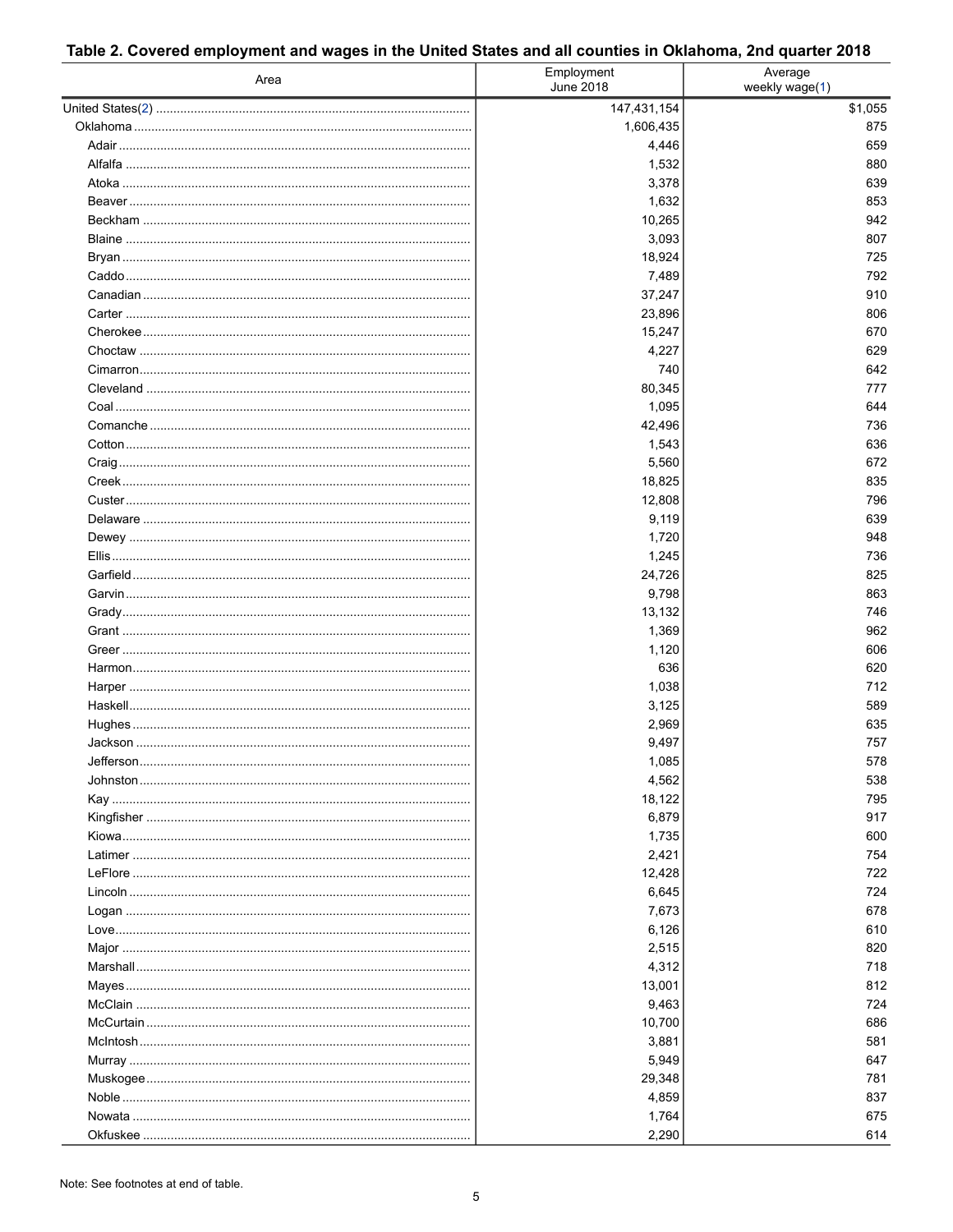#### Table 2. Covered employment and wages in the United States and all counties in Oklahoma, 2nd quarter 2018 -**Continued**

| Area | Employment<br>June 2018 | Average<br>weekly wage(1) |
|------|-------------------------|---------------------------|
|      | 457,166                 | 979                       |
|      | 9,364                   | 727                       |
|      | 6,668                   | 709                       |
|      | 12,301                  | 642                       |
|      | 3,540                   | 705                       |
|      | 32,273                  | 792                       |
|      | 16,327                  | 864                       |
|      | 18,353                  | 810                       |
|      | 22,251                  | 679                       |
|      | 2,449                   | 594                       |
|      | 852                     | 792                       |
|      | 27,073                  | 843                       |
|      | 7,252                   | 726                       |
|      | 9,423                   | 536                       |
|      | 14,467                  | 812                       |
|      | 9,894                   | 782                       |
|      | 1,687                   | 704                       |
|      | 358,270                 | 942                       |
|      | 9,242                   | 772                       |
|      | 19,374                  | 914                       |
|      | 1,883                   | 728                       |
|      | 3,264                   | 882                       |
|      | 8,780                   | 954                       |

<span id="page-5-0"></span>Footnotes:

(1) Average weekly wages were calculated using unrounded data.

(2) Totals for the United States do not include data for Puerto Rico or the Virgin Islands.

Note: Covered employment and wages includes workers covered by Unemployment Insurance (UI) and Unemployment Compensation for Federal Employees (UCFE) programs. Data are preliminary.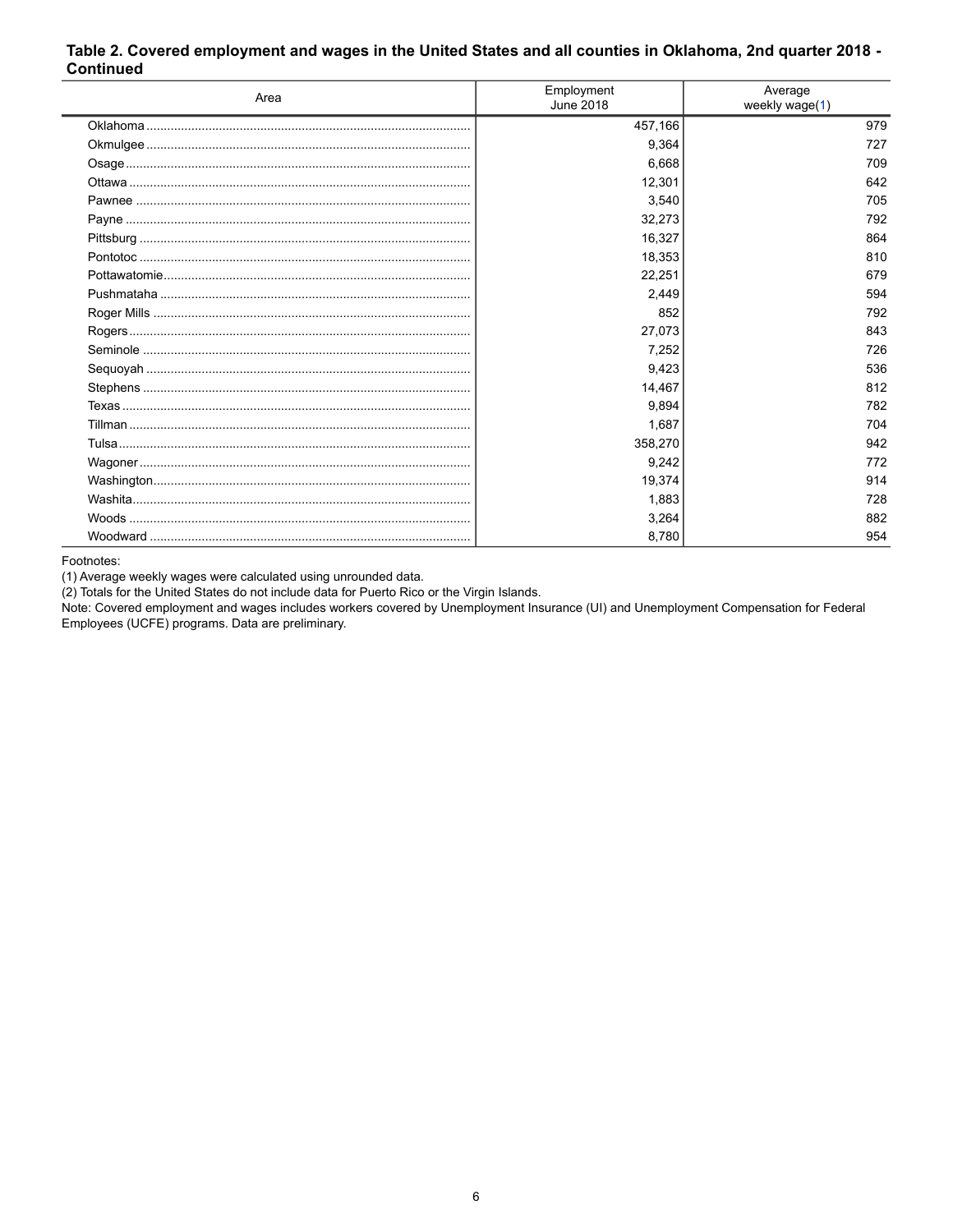## <span id="page-6-0"></span>**Table 3. Covered employment and wages by state, second quarter 2018**

|              |                          | Employment                         | Average weekly wage (1) |                                 |                                                    |                                             |  |
|--------------|--------------------------|------------------------------------|-------------------------|---------------------------------|----------------------------------------------------|---------------------------------------------|--|
| <b>State</b> | June 2018<br>(thousands) | Percent<br>change, June<br>2017-18 | Average<br>weekly wage  | National<br>ranking by<br>level | Percent<br>change,<br>second<br>quarter<br>2017-18 | National<br>ranking by<br>percent<br>change |  |
|              | 147,431.2                | 1.5                                | \$1,055                 |                                 | 3.4                                                |                                             |  |
|              | 1,969.9                  | 1.2                                | 882                     | 37                              | 2.8                                                | 35                                          |  |
|              | 335.8                    | $-0.9$                             | 1,043                   | 15                              | 3.7                                                | 9                                           |  |
|              | 2,770.8                  | 2.6                                | 973                     | 23                              | 3.3                                                | 19                                          |  |
|              | 1,214.6                  | 0.7                                | 824                     | 47                              | 1.7                                                | 47                                          |  |
|              | 17,473.1                 | 1.9                                | 1,265                   | 4                               | 4.6                                                | 3                                           |  |
|              | 2.704.4                  | 2.4                                | 1,075                   | 10                              | 3.2                                                | 27                                          |  |
|              | 1,704.5                  | 0.3                                | 1,218                   | 5                               | 0.1                                                | 50                                          |  |
|              | 454.3                    | 1.3                                | 1,023                   | 17                              | 1.4                                                | 49                                          |  |
|              | 777.3                    | 1.3                                | 1,713                   | -1                              | 2.6                                                | 39                                          |  |
|              | 8,568.9                  | 2.1                                | 931                     | 28                              | 2.9                                                | 32                                          |  |
|              | 4,440.5                  | 2.0                                | 979                     | 22                              | 2.3                                                | 43                                          |  |
|              | 658.3                    | 0.5                                | 956                     | 24                              | 2.5                                                | 41                                          |  |
|              | 745.3                    | 3.1                                | 794                     | 50                              | 3.8                                                | 8                                           |  |
|              | 6,061.1                  | 0.8                                | 1,097                   | 9                               | 3.4                                                | 14                                          |  |
|              | 3,075.8                  | 1.1                                | 883                     | 36                              | 2.8                                                | 35                                          |  |
|              | 1,583.7                  | 0.8                                | 880                     | 39                              | 3.3                                                | 19                                          |  |
|              | 1,393.3                  | 1.0                                | 879                     | 40                              | 3.4                                                | 14                                          |  |
|              | 1,905.9                  | 0.9                                | 882                     | 37                              | 2.3                                                | 43                                          |  |
|              | 1,918.6                  | 0.4                                | 901                     | 33                              | 3.7                                                | 9                                           |  |
|              | 636.8                    | 1.0                                | 843                     | 45                              | 3.6                                                | 11                                          |  |
|              | 2,712.0                  | 0.7                                | 1,141                   | 8                               | 3.4                                                | 14                                          |  |
|              | 3,650.1                  | 1.0                                | 1,322                   | 2                               | 3.5                                                | 12                                          |  |
|              | 4,424.7                  | 1.3                                | 997                     | 20                              | 2.9                                                | 32                                          |  |
|              | 2,925.6                  | 0.8                                | 1,072                   | 12                              | 3.3                                                | 19                                          |  |
|              | 1,130.7                  | 0.2                                | 752                     | 51                              | 2.7                                                | 38                                          |  |
|              | 2,829.0                  | 0.5                                | 924                     | 30                              | 3.9                                                | $\overline{7}$                              |  |
|              | 478.7                    | 1.1                                | 817                     | 48                              | 2.5                                                | 41                                          |  |
|              | 990.8                    | 0.6                                | 859                     | 43                              | 3.1                                                | 29                                          |  |
|              | 1,372.4                  | 3.1                                | 931                     | 28                              | 3.3                                                | 19                                          |  |
|              | 670.8                    | 0.8                                | 1,049                   | 14                              | 3.3                                                | 19                                          |  |
|              | 4,157.0                  | 0.9                                | 1,201                   | 7                               | 2.3                                                | 43                                          |  |
|              | 823.6                    | 1.0                                | 852                     | 44                              | 3.5                                                | 12                                          |  |
|              | 9,579.2                  | 1.7                                | 1,297                   | 3                               | 4.5                                                | Δ                                           |  |
|              | 4,450.2                  | 2.2                                | 933                     | 25                              | 3.3                                                | 19                                          |  |
|              | 426.1                    | 0.8                                | 986                     | 21                              | 3.4                                                | 14                                          |  |
|              | 5,461.3                  | 0.7                                | 933                     | 25                              | 2.3                                                | 43                                          |  |
|              | 1,606.4                  | 1.2                                | 875                     | 41                              | 3.2                                                | 27                                          |  |
|              | 1,947.3                  | 1.5                                | 999                     | 18                              | 3.3                                                | 19                                          |  |
|              | 5,924.9                  | 1.1                                | 1,031                   | 16                              | 3.1                                                | 29                                          |  |
|              | 491.0                    | 0.7                                | 998                     | 19                              | 1.7                                                | 47                                          |  |
|              | 2,126.5                  | 3.4                                | 833                     | 46                              | 0.0                                                | 51                                          |  |
|              | 439.7                    | 0.9                                | 807                     | 49                              | 2.8                                                | 35                                          |  |
|              | 2,994.1                  | 1.6                                | 932                     | 27                              | 2.9                                                | 32                                          |  |
|              | 12,326.3                 | 2.2                                | 1,062                   | 13                              | 3.4                                                | 14                                          |  |
|              | 1,483.9                  | 3.4                                | 899                     | 35                              | 4.3                                                | 5                                           |  |
|              | 312.4                    | $-0.8$                             | 907                     | 31                              | 4.3                                                | 5                                           |  |
|              | 3,941.0                  | 1.3                                | 1,073                   | 11                              | 2.6                                                | 39                                          |  |
|              | 3,444.1                  | 2.7                                | 1,218                   | 5                               | 6.9                                                | -1                                          |  |
|              | 702.9                    | 1.6                                | 868                     | 42                              | 4.8                                                | 2                                           |  |
|              | 2,933.5                  | 0.9                                | 904                     | 32                              | 3.3                                                | 19                                          |  |
|              | 282.2                    | 0.5                                | 901                     | 33                              | 3.0                                                | 31                                          |  |
|              | 853.5                    | $-2.3$                             | 543                     | (3)                             | 5.2                                                | (3)                                         |  |